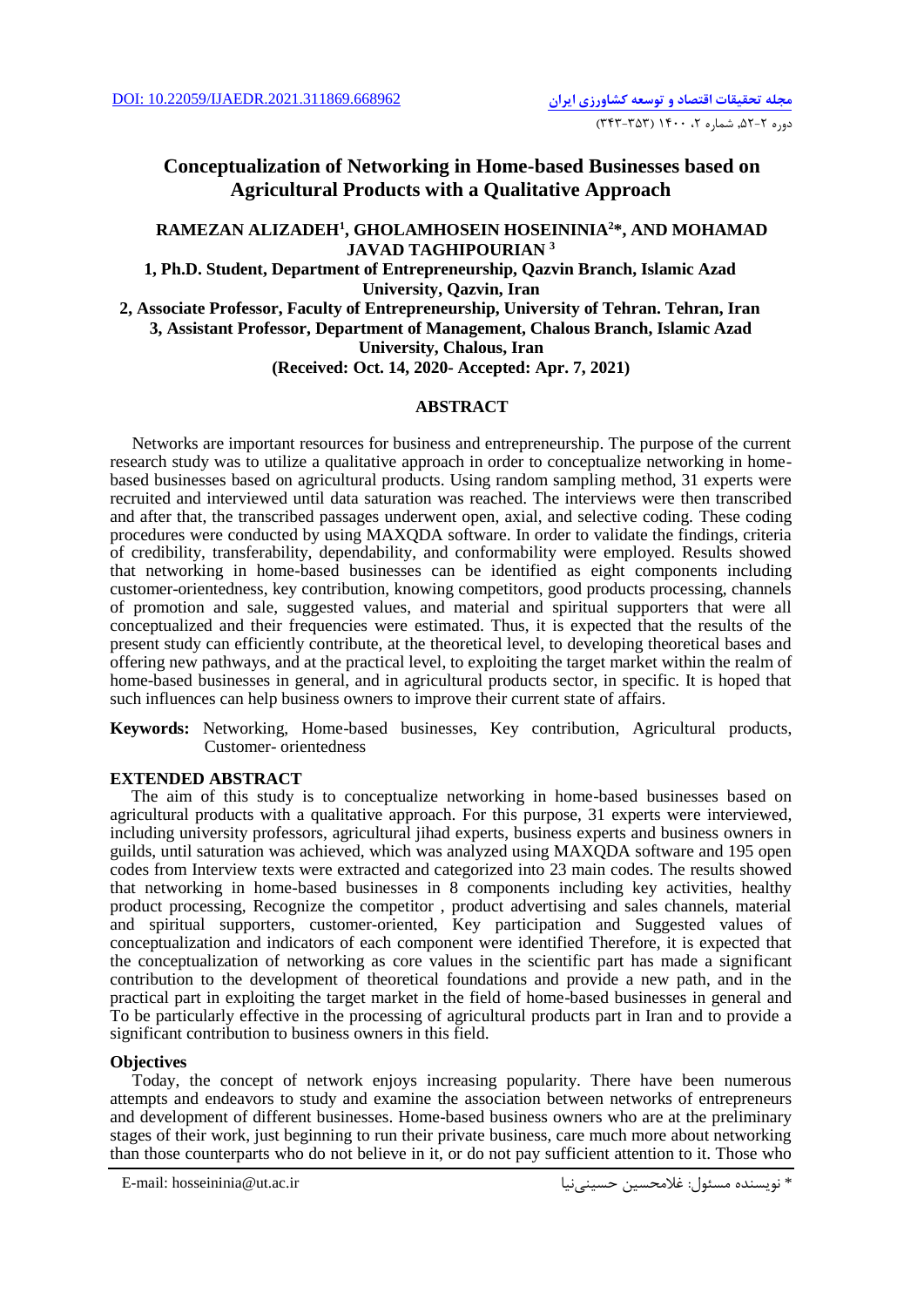show concern make more profit and this makes sense in both formal and informal networks. Moreover, networks provide a wide range of resources to small businesses, not only at the beginning of the business but also in various stages of the work cycle. Networks are able to create opportunities for research and development in order to decrease potential rival or competitor risks. To control and protect themselves, home-based businesses, especially in tumultuous and chaotic environments, need to communicate information and exchange resources. Networks, whether they are formal or informal, form environments that affect the quality and quantity of information and the way resources are exchanged within the network. If networks are significant for all institutions, they are of critical importance for home businesses. The main aim of the present research study is to follow a qualitative approach and conceptualize networking in home-based businesses based on agricultural products.

#### **Methods**

The present research study sought to conceptualize networking in home-based businesses depending on agricultural products through obtaining and classifying experts' opinions. Using random sampling technique, 31 experts between 30 to 50 years of age and 10 to 30 years of work experience including university professors of relevant academic disciplines, agriculture experts, business experts, and business owners were selected and interviewed. After data saturation was reached, the following steps were taken to analyze the obtained data: first, the interviews were transcribed and open coding was done; second, axial coding was accomplished; and third, selective coding was conducted. To validate the findings and consolidate the rigor of the research, standards of credibility, transferability, dependability, and conformability were meticulously checked and confirmed.

#### **Results**

In order to collect and achieve the findings of the research study, all interviews were converted from audio to text format and then, after the coding processes were finalized, 195 open codes and 23 axial codes including the following were obtained: pricing, product quality, innovation, guarantee, customers, keeping customers, attracting customers, relations with customers, purchasing reasons, offering values to customers, promotion techniques, building up reputation, income flow, payment methods, costs, key activities, key resources, market conditions, key partners, external supporters, shipment methods, complaint and vital information. Afterwards, using experts' opinions, these codes were conceptualized into eight selective codes including customer-orientedness, key contribution, knowing competitors, good products processing, channels of promotion and sale, suggested values, and material and spiritual supporters. Next, findings of the study were compared with those of other researchers. Some of the findings were corroborated by Kiakojouri's study that include key activities, key partners, customer communication channel, and offered values. In addition, Niroumand et al.'s products and customers were also studied.

#### **Discussion**

Results indicate that the first and foremost component out of the final eight components of networking conceptualization in home-based businesses depending on agricultural products is customer-orientedness. It was demonstrated that this component was the leading factor of the study by explaining 39.13 percent of the indexes. The second important component was key activities with 17.39 percent influence in explaining the research indexes. The share and significance of knowing competitors in explaining the research indexes with each of the three factors of good products processing, promotion and sale channels, and key contribution was estimated to be 8.70 percent. Offered value and material and spiritual supporters were other components that explained the indexes with 4.35 percent each. Therefore, considering the findings of this study and explanatory role of every one of them, it can be suggested to owners of home-based businesses that they need to take care of the following issues in conceptualizing the networking of their businesses: they should purchase appropriate home products processing equipment, exploit material and spiritual capacities of business supporters such as business angels and key partners in order to make use of their production and marketing knowledge alongside their investment. Also it is recommended that they use inexpensive raw materials while being cautious and wary of the market and competitors conditions to produce good quality products under permission of official authorities by using their promotional capacity and by relying on virus, network, and systematic marketing. In this regard, responding to customers' complaints should not be neglected.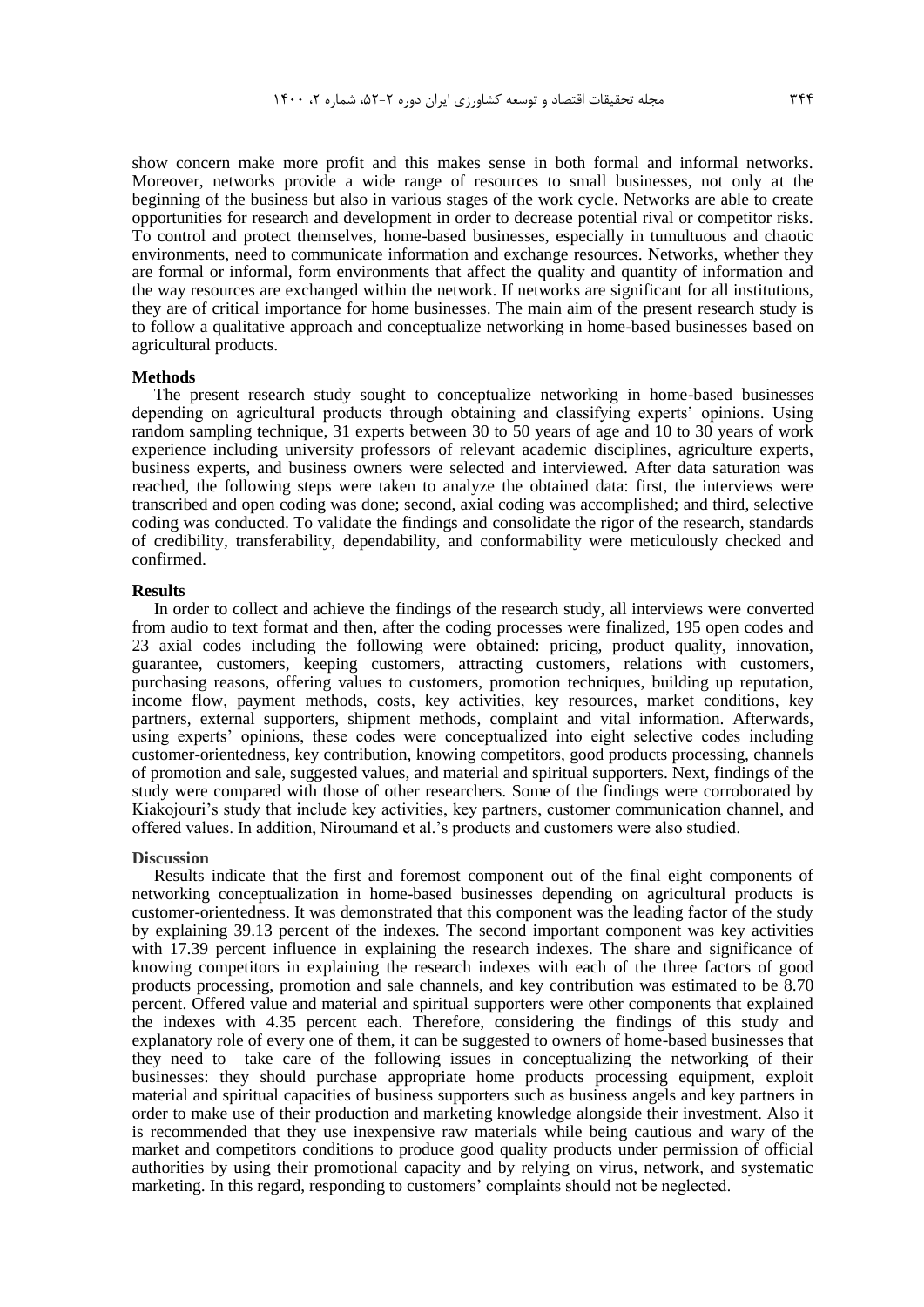# **مفهوم پردازی شبکه سازی در کسب و کارهای خانگی مبتنی بر محصوالت کشاورزی با رویکرد کیفی**

**،<sup>1</sup> غالمحسین حسینی رمضان علیزاده 3 پوریان 2\*، محمدجواد تقی نیا ،1 دانشجوی دکتری گروه کارآفرینی ،واحد قزوین، دانشگاه آزاد اسالمی ، قزوین، ایران ،2 دانشیار گروه کسب و کار، دانشکده کارآفرینی دانشگاه تهران، تهران، ایران ،3 استادیار گروه مدیریت، واحد چالوس، دانشگاه آزاد اسالمی، چالوس، ایران )تاریخ دریافت: -99/7/23 تاریخ تصویب: 1400/1/18(**

## **چکیده**

**شبکهها منبع مهمی برای کسب و کار و کارآفرینی محسوب میشوند. هدف تحقیق حاضر مفهوم پردازی شبکهسازی در کسب و کارهای خانگی مبتنی بر محصوالت کشاورزی با رویکرد کیفی بود. با استفاده از روش نمونهگیری هدفمند31 نفر از خبرگان انتخاب و تا رسیدن به اشباع از آنان مصاحبه به عمل آمد. مصاحبهها، پیادهسازی و کدگذاری باز، محوری و انتخابی انجام شد و با استفاده از نرم افزار MAXQDA تحلیل نهائی گردید. برای اعتباربخشی دادهها از نظر خبرگان استفاده شد. شبکهسازی کسب و کارهای خانگی در 8 مؤلفه مشتری گرائی، فعالیتهای کلیدی، رقیبشناسی، فرآوری محصوالت سالم، مجاری تبلیغ و فروش، مشارکت کلیدی، ارزشهای پیشنهادی و حامیان مادی و معنوی، مفهومپردازی شد و مشتریگرائی، به عنوان مهمترین مؤلفه شناسائی شد. انتظار میرود نتایج این تحقیق به صاحبان کسب و کارهای خانگی به منظور ایجاد شبکهسازی کسب و کار جهت تأمین نیازهای بهتر مشتریان مبتنی بر فرآوری محصوالت کشاورزی کمک شایان توجهی نماید.**

**واژههای کلیدی: شبکهسازی، کسب و کارهای خانگی، مشارکت کلیدی، محصوالت کشاورزی، مشتریگرائی**

#### **مقدمه**

از ديدگاه اقتصادي کسب و کارهاي کوچک ابزاري براي رشد اجتماعی و اقتصادي، کاهش نرخ بیکاري و ايجاد فرصت هاي جديد اشتغال بسیار موثرند. عالوه بر آن میتوانند در فرايند توسعه، ظرفیتسازي نموده و امکان ورود به بازارهاي جهانی را نیز پیدا کنند ) Imani .)et al., 2016

کسب و کار کوچک بنا به تعريف، کسب و کاري است که اغلب متعلق به بخش خصوصی است و تعداد کارکنان آن محدود، و فروش تولیدات آن تقريبا اندک است. مفهوم کوچک در اين تعريف، متغیر و به نوع فعالیت يا کشور مورد بررسی بستگی دارد. در ايران کسب و کارهائی که تعداد 9 نفر يا کمتر نیروي انسانی

دارند کسب و کار کوچک تلقی میشوند، البته در تعريف مشاغل کوچک، عالوه بر تعداد کارکنان شاخص هاي ديگري چون فروش سالانه (گردش مالي)، ارزش دارائي، سود خالص و به ويژه حجم سرمايهگذاري اهمیت بسیار دارد (Saadi, 2012).

کسب و کارهاي کوچک به منظور تسهیل و موفقیت در رقابت بازار، معموالً با ساير سازمانها روابط همکاري و مشارکتی برقرار میکنند. مزاياي ارائه شده توسط چنین روابطی بیشمار است که از کاهش هزينههاي معامله تا دستیابی به منابع موجود در دسترس خارج از مرزهاي يک سازمان، اشتراک دانش بین کسب و کارها، افزايش فعالیت نوآوري و دسترسی به بازارهاي جديد گسترش می يابد. در حالیکه غالباً کسب و کارهاي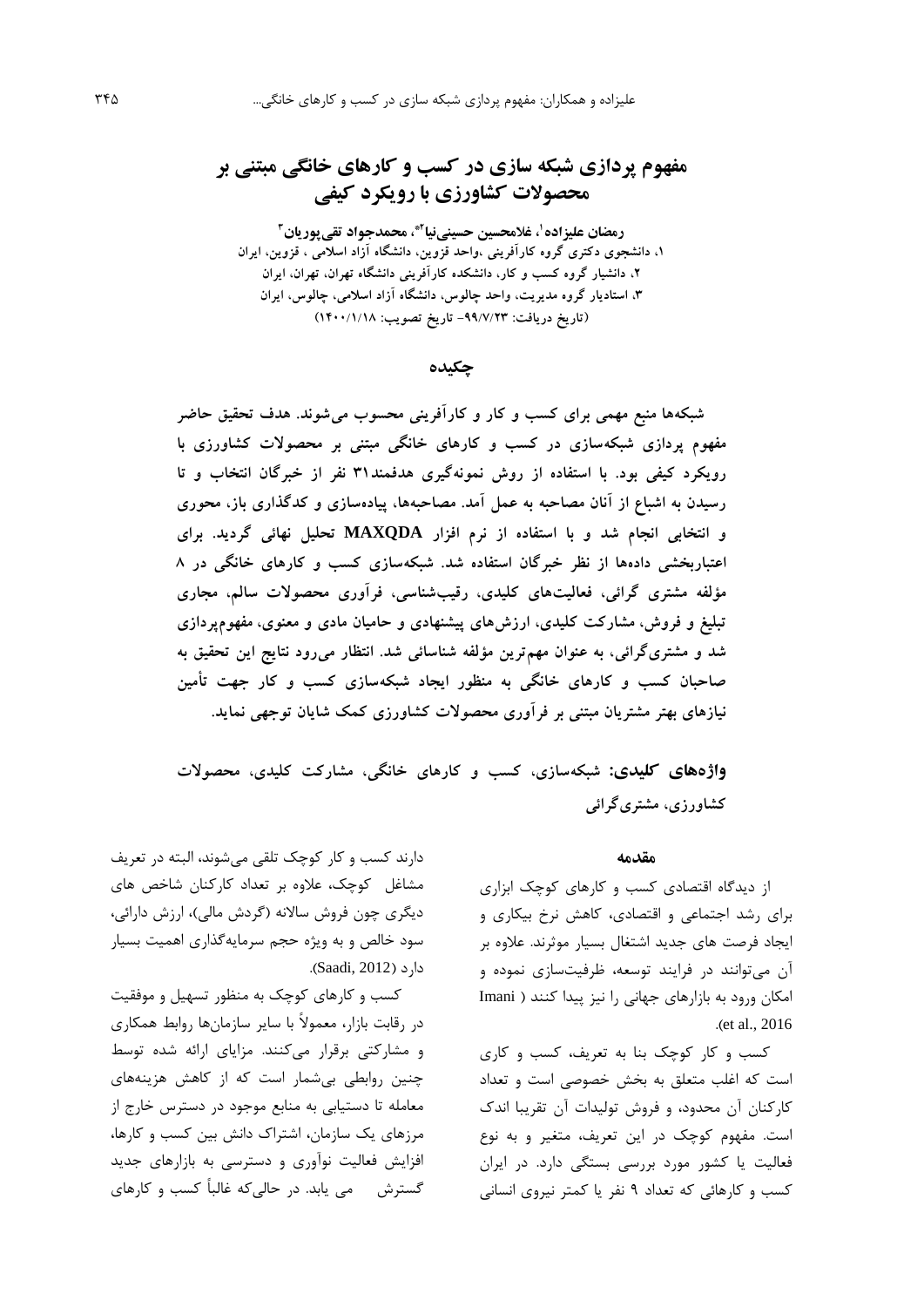خانگی به عنوان شکلی از کسب و کارهاي کوچک و متوسط در نظر گرفته میشود، میتوانند به طور خاص به عنوان يک نهاد تجاري که در فروش محصوالت يا خدمات مشغول فعالیت است توسط يک شخصِ "خود اشتغال"، اداره شود که از امالک مسکونی به عنوان پايه کار استفاده میکند (Hastings & Anwar, 2019).

يکی از مهمترين تحوالت در اقتصادهاي پسا صنعتی، متداول شدن کار در خانه و استفاده از خانه به عنوان يک مکان مناسب براي کار است ) & Hastings 2019 ,Anwar). اقتصادهاي مدرن داراي شرکت هاي خرد هستند و اکثر اين شرکت ها، کسب و کارهاي خانگیاند. از اين رو اندازه و ارزش بالقوه بخش کسب و کارهاي خانگی داراي اهمیت است) & Kapasi 2019 ,Galloway). اکثر کسب و کار هاي خانگی تمام وقت کار می کنند، خانه مانع اشتغال و رشد نمی شود. تعداد قابل توجهی از کسب و کارهاي خانگی فروش بین المللی دارند. برخی از کسب و کارهاي مستقر در خانه پس از شروع رشد، به مکان هاي تجاري جداگانه ای تغییر مییابند ( ,Reuschke & Houston 2016(. يکی از ويژگیهاي مهم کسب و کارهاي خانگی، اشتغال زايی و انعطافپذيري آنها میباشد. احساس تعلق به کسب و کارهاي خانگی توسط اعضاي خانواده، موجب بهبود عملکرد بلند مدت خانواده شده و به آنها در تصمیمگیري هاي انعطافپذير کمک میکند )Mulder & Huizing ,2015). اگرچه فعالیت کسب و کارهاي خانگی به خصوص در کشور هاي در حال توسعه، غالباً غیر رسمی بوده و درآمد اندکی نصیب دولت میگردد، اما تحقیقات نشان میدهد که اين نوع کسب و کارها نقش مؤثري در توسعه اشتغال و كارآفريني ايفا ميكنند (Mirakzadeh et al., 2016).

يکی از مواردي که میتواند به بهبود کارآيی و موفقیت کسب و کارهاي خانگی کمک شايانی کند، شبکهسازي میباشد. امروزه مفهوم شبکه از محبوبیت فزاينده اي برخوردار بوده و تالش هاي بسیاري براي بررسی رابطه بین شبکه کارآفرينان و توسعه کسب و کار ها انجام شده است. بنابر اين شبکهها منبع مهمی براي کسب و کار و کارآفرينی محسوب میشوند ,Surangi(. 2018)

صاحبان کسب و کارهاي خانگی که در مرحله راهاندازي کسب و کار به شبکه اهمیت بیشتري میدهند، نسبت به کسب و کار هايی که اعتنائی به شبکه ندارند منافع بیشتري کسب میکنند و اين موضوع عالوه بر شبکههاي رسمی در مورد شبکههاي غیر رسمی نیز صدق میکند، به عالوه شبکهها طیف گستردهاي از منابع را براي کسب و کارهاي کوچک، نه تنها هنگام شروع فعالیت تجاري بلکه در مراحل مختلف چرخه کسب و کار نیز فراهم میکنند و میتوانند فرصتهايی را براي تحقیق و توسعه خلق کنند تا ريسک احتمالی رقبا را کاهش دهند و به صاحبان کسب و کارها اجازه دهند تا کارکنان بالقوه را ارزيابی کنند)2010 ,Taggart).

کسب و کارهاي خانگی براي حفظ و کنترل خود، غالباً درمحیطهاي بسیار آشفته، نیاز به تبادل اطالعات و منابع دارند. شبکهها اعم از رسمی و غیررسمی، محیطهايی هستند که بر کیفیت و کمیت اطالعات و تبادل منابع تأثیر میگذارند (2020 .,al et Aluko). در يک فضاي کسب و کار بسیار نامطمئن، اقدامات مربوط به اتصال شبکه، به عنوان يک گزينه مهم و استراتژيک انجام شده تا بنگاههاي کسب و کار را قادر به هماهنگی، همکاري و مبادله از طريق مکانیسم هاي غیر رسمی نمايد. اگرچه شبکه ها براي همه بنگاه ها مهم است اما براي کسب و کارهاي خانگی از اهمیت بیشتر و ويژه اي برخوردار است)2020 .,al et Liu). کسب و کار ها به طور روز افزون براي مقابله با محیط هاي تجاري نامطمئن رقابتی، نه تنها به منابع خود در داخل مرزها، بلکه در خارج از آن نیز اعتماد میکنند. دسترسی به منابع خارجی اغلب شامل ايجاد ارتباط مشترک با شرکاي تجاري است. محققین با تکیه بر اين ديدگاه تأکید میکنند که کارکنان شبکه بايد نقش مثبتی در رقابت بین کسب و کارها و تالش براي کشف چگونگی عملکرد آن داشته باشند تا بتوانند به طور هدفمند فعالیتهاي طراحی شده براي تعامل و همکاري اعضاي شبکهها را بررسی کنند(Duta & Hura, 2017).

به طور کلی شبکهها براي کسب و کارهاي خانگی مزايايی دارند که میتوان در چارچوب پنج حوزه گسترده بیان کرد. اول اينکه مزاياي شبکهها براي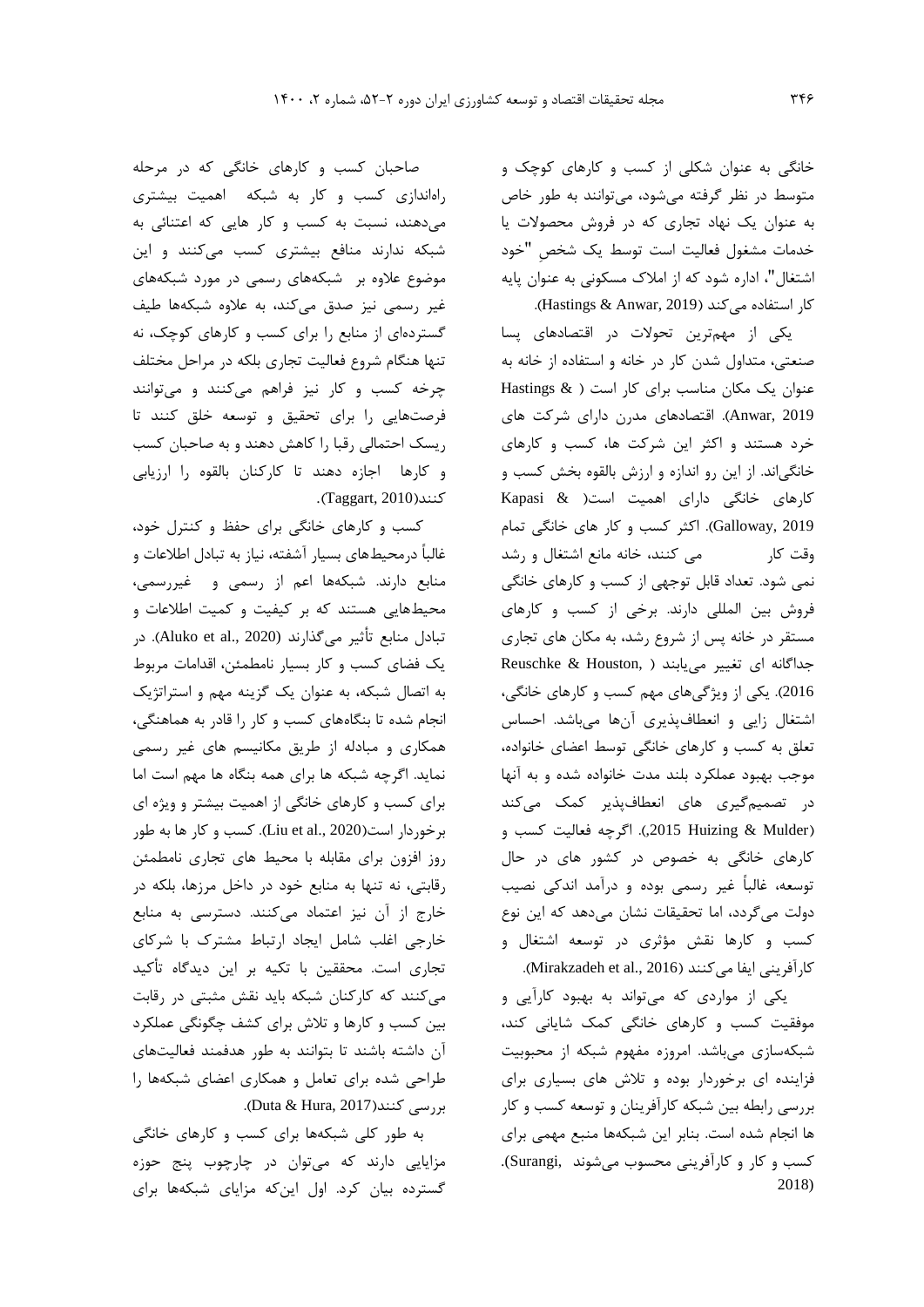کسب و کارهاي خانگی را میتوان در يک زمینه مديريتی مورد بررسی قرار داد. دوم اينکه، جستجوي اطالعات و منابع مربوط به ماهیت عملیاتی کسب و کارهاي خانگی براي موفقیت تجارت ضروري است. سوم اينکه، در يک شبکه، فرصتی براي دسترسی به منابع مالی که در بقاي کسب و کارهاي خانگی مهم است. چهارم اينکه، با انجام فعالیت شبکهها، درآمد کسب و کارهاي مستقر در خانه میتواند بازارهايی را براي محصوالت و خدمات خود ايجاد کند و سبب کاهش هزينههاي تبلیغاتی و افزايش فرصتهاي داخلی و جهانی شود. سرانجام اينکه، مشارکت شبکه در جامعه به کسب و کارهاي خانگی اجازه میدهد تا تجارت خود را در مجموعهاي از ارزشهاي مثبت برند سازي کرده و اهداف کسب و کارهاي خانگی و در میان ساير کسب و کارها را در بر گیرند)2016 ,Khin & Nor). مطالعات اندکی در مورد شبکهسازي در کسب و کارهاي خانگی صورت گرفته است که در ادامه به تعدادي از پیشینه هاي مرتبط با موضوع اشاره میگردد:

Ang & Wu(2020 )در مطالعه شبکه به عنوان مکمل در گسترش بینالمللی کسب و کارهاي جديد و نوظهور دريافتند که شبکهها بر روابط و گسترش کسب و کارهاي جديد و نوظهور تأثیر دارند که اين تأثیر در بین مصرفکنندگان بازارهاي در حال توسعه بیشتر از مصرفکنندگان بازارهاي توسعه يافته است.

al et Alipour( 2019 )تحقیقی را با عنوان ارائه مدل توسعه کسب و کارهاي خانگی مبتنی بر رويکرد محله محوري، به روش آمیخته در شهر تهران انجام دادند، که مدل کیفی تحقیق در شش بعد کسب و کار خانگی، فرهنگ سازي اشتغال زنان، تقويت فرهنگ کار، تقويت هويت محلی، رويکرد محله محوري در مديريت شهري و توانمندسازي زنان طراحی شد. يافته هاي حاصل از تحلیل ابعاد، بیانگر آن بود که از بین ابعاد، توانمندسازي زنان با ميانگين(۰/۸۹) بیشترين و فرهنگ سازي اشتغال زنان با میانگین )0/67( کمترين تأثیر را در توسعه کسب و کارهاي خانگی در شهر تهران دارد.

Parchami & Jalali) 2019 (در تحقیقی با عنوان نقش شبکهها در موفقیت کسب و کارهاي خانگی دريافتند که ايجاد اتحاديهها، شبکههاي تجاري و

عضويت شبکهاي از صاحبان کسب و کار، بودجه و تسهیالت مورد نیاز را تا حد قابل توحهی کاهش داده است. همچنین، يافتهها نشان داد که عامل اصلی موفقیت در کسب و کارهاي خانگی، عضويت در شبکهها و حمايتهاي دريافت شده از روابط رسمی مانند پشتیبانی مالی و همکاري مشترک و روابط غیر رسمی مانند کمکهاي مشورتی و نیروي انسانی است، که هر کدام به ترتیب 25 و 40 درصد در تبیین آن نقش داشتند.

در مطالعه خود با عنوان (2018)  $\sim$  (2018) Cabrera et al طراحی يک مدل شبکه پويا از ساخت دانش جانشین از ديدگاه دانش بنیان و منابع بنیان کسب و کار هاي خانگی، مدلی را ارائه کردند که از يک رابطه دو جانبه در فرايند انتقال دانش از گذشتگان به آيندگان در شبکهاي از تبادالت با منابع و عوامل متعدد تکامل پیدا میکند و ساختار دانش نسل بعدي را طی زمان ارتقاء میدهد. سپس جنبههاي کلیدي حاصل از آن مدل، در مورد سرمايه انسانی جانشین، نقش پیشبینی، شبکه دانش، بستر رابطه و بُعد زمانی فرآيند را مورد بحث قرار میدهد.

Kiakojoori( 2016 )در پاياننامه خود با عنوان طراحی مدل کسب و کارهاي کوچک و متوسط ماندگار در ايران با رويکرد مديريت زنجیره تأمین در صنعت گیاهان دارويی منتخب کشور، نشان داد که 14 متغیر فرعی براي مدل کسب و کارهاي گیاهان دارويی در قالب پنج متغیر اصلی: 1( مشتري شامل نوع مشتريان، کانال ارتباطی و چگونگی ارتباط با مشتريان؛ 2( زيرساخت شامل منابع کلیدي، فعالیتهاي کلیدي و شرکاء کلیدي؛ 3( جريانهاي مالی شامل هزينهها و درآمدها؛ 4( نوآوري و فناوري شامل سختافزار، نرمافزار، مغزافزار (مهارت)، سازمانافزار (مديريت)؛ و ۵) ارزشهاي پیشنهادي شامل رفع نیاز ذينفعان و احساس بهبود جسمی و روحی آنان وجود دارد. نتايج روابط و اهمیت متغیرهاي تحقیق با استفاده از تکنیک Dmatel نشان داد که ارزشهاي پیشنهادي، زيرساخت، نوآوري و فناوري، از متغیرهاي اثرگذار و مشتري و جريان هاي مالی، از متغیرهاي اثرپذير می باشند.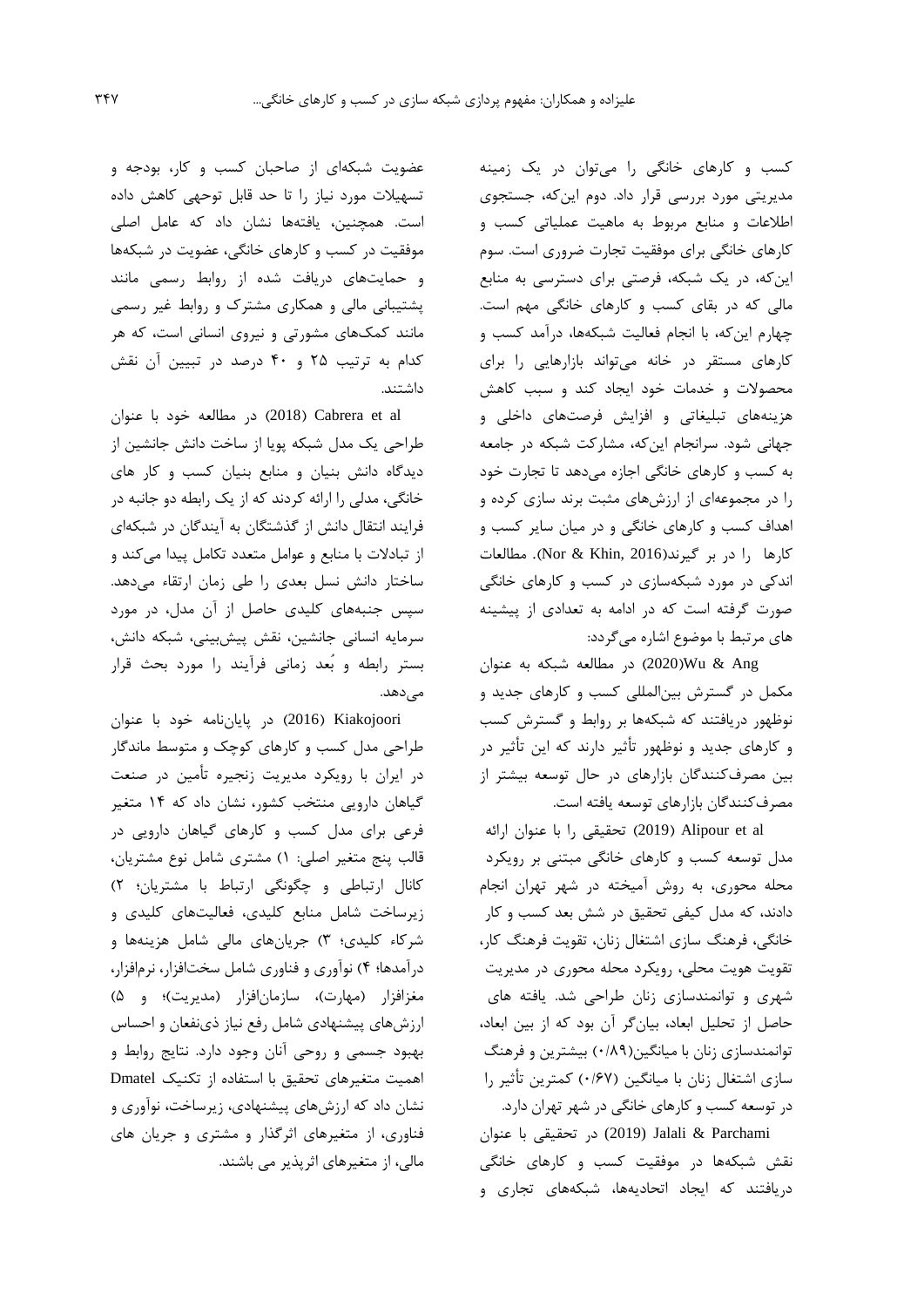Durugbo( 2014 )در مطالعه رويکرد مدلسازي شبکه کسب و کار کانال گرا نشان داد که وقتی شبکههاي کسب و کار در مقايسه با فرآيندهاي کسب و کار به صورت چارچوب مدلسازي می شوند، الگوهاي روابط بین افراد نیز میتواند مورد تجديد نظر واقع شده و نحوه طراحی و راهاندازي سیستمهاي اطالعاتی، مورد توجه قرار گیرد. اين مطالعه همچنین نشان داد که به عنوان شبکههاي تجاري تکامل يافته، توانايی ارائه کانالهاي مکمل ارتباط و هماهنگ کردن اطالعات کسب و کار / فنآوري براي افزايش کارايی کسب و کار بسیار مهم است.

al et Niroomand( 2012 )مطالعهاي با عنوان ارائه چارچوبی براي طراحی مدل کسب و کار با استفاده از روش تحقیق فرا ترکیب انجام دادند. يافتهها نشان داد که عناصر سازماندهی، فناوري، منابع مالی و هزينهها، خدمات/ کاالها، بازار و مشتريان و مراحل شناسايی، طراحی، ارزيابی و تجمیع در طراحی مدل کسب و کار، اهمیت زيادي دارند. لذا سؤال تحقیق حاضر اين است که مؤلفه هاي تشکیل دهنده شبکهسازي در کسب و کارهاي خانگی مبتنی بر محصوالت کشاورزي چه می باشد؟

# **مواد و روشها**

رويکرد اين مقاله، استقرايی و نحوه انجام آن، کیفی بود. هدف تحقیق کیفی به دلیل ماهیت آن، مطالعه عمیق و همه جانبه بر روي پديده مورد مطالعه است با توجه به خالء مبانی نظري در باره مفهوم پردازي شبکه سازي در کسب و کارهاي خانگی مبتنی بر محصوالت کشاورزي، محققین در اين تحقیق اقدام به شناسايی مؤلفهها و شاخص هاي حاصل از نظرات خبرگان و دستاندرکاران و دسته بندي آن عوامل نمودند. با استفاده از روش نمونه گیري هدفمند 31 نفر از خبرگان در رده سنی 30 تا 50 سال و سابقه فعالیت 10 تا 30 سال، شامل استادان دانشگاه در رشته مرتبط )6 نفر( کارشناسان کشاورزي )10 نفر(، کارشناسان کسب و کار )6 نفر ، صاحبان کسب و کار در اصناف )9 نفر(، انتخاب و از آنان مصاحبه نیمه ساختاريافته تا رسیدن به اصل

اشباع به عمل آمد. براي تحلیل کیفی مصاحبهها گامهاي زير طی شد:

گام اول) تبديل مصاحبهها به متن نوشتاري: در اين مرحله مصاحبهها پیاده سازي، واژه به واژه تايپ و مورد بررسی و بازخوانی قرار گرفت.

گام دوم) کدگذاري باز: در اين مرحله ابتدا دادهها از هم تقطیع و به هر قطعه از دادههاي متنی يک کد اختصاص داده شد. ابتدا مصاحبههاي پیادهسازي شده به صورت کلی مطالعه، سپس جمالت با معنا استخراج و بر اساس محتواي آشکار و نهفته کدهاي باز، داده ها کشف و همزمان با اين کار يادداشت هاي تفسیري نوشته، تا ارتباطات اولیه میان طبقات مشخص و به هر کلمه کلیدي و يا جمله، يک کد داده شد.

گام سوم) در اين مرحله کدهاي اوليه مشابه در گروه هايی کنار هم قرار گرفت، سپس با انجام مقايسه مداوم، زير طبقات مشابه با هم ادغام و در نهايت طبقات اصلی و مقولهها شناسائی شدند. جريان تجزيه و تحلیل به صورت مستمر و با اضافه شدن هر مصاحبه ادامه يافت و کدها و طبقات اصالح گرديد در ادامه کد گذاري، طبقه بندي و دسته بندي دادهها با کمک نرم افزار MAXQDA تحلیل نهايی گرديد. براي افزايش و تقويت اعتبار نتايج حاصل از مصاحبه در بخش کیفی، از اعتبار سنجی بیرونی استفاده شده است. يعنی از روش بررسی هاي اعضا از مصاحبه شوندگان سؤال شد که آيا نتايج حاصل از تحلیل محتوا مورد پذيرش آنها می باشد يا خیر؟ که در اين تحقیق پاسخ آنها در نهائی کردن نتايج تحلیل کیفی لحاظ شد.

## **نتایج و بحث**

همانطور که پیشتر اشاره شد به منظور مفهوم پردازي شبکهسازي در کسب و کارهاي خانگی مبتنی بر محصوالت کشاورزي با رويکرد کیفی، کلیه مصاحبه ها از صوت به متن تبديل و تعداد 195 کد باز در23 کد محوري و سرانجام به 8 کد انتخابی دسته بندي گرديد. که در جدول شماره (۱) نشان داده شده است.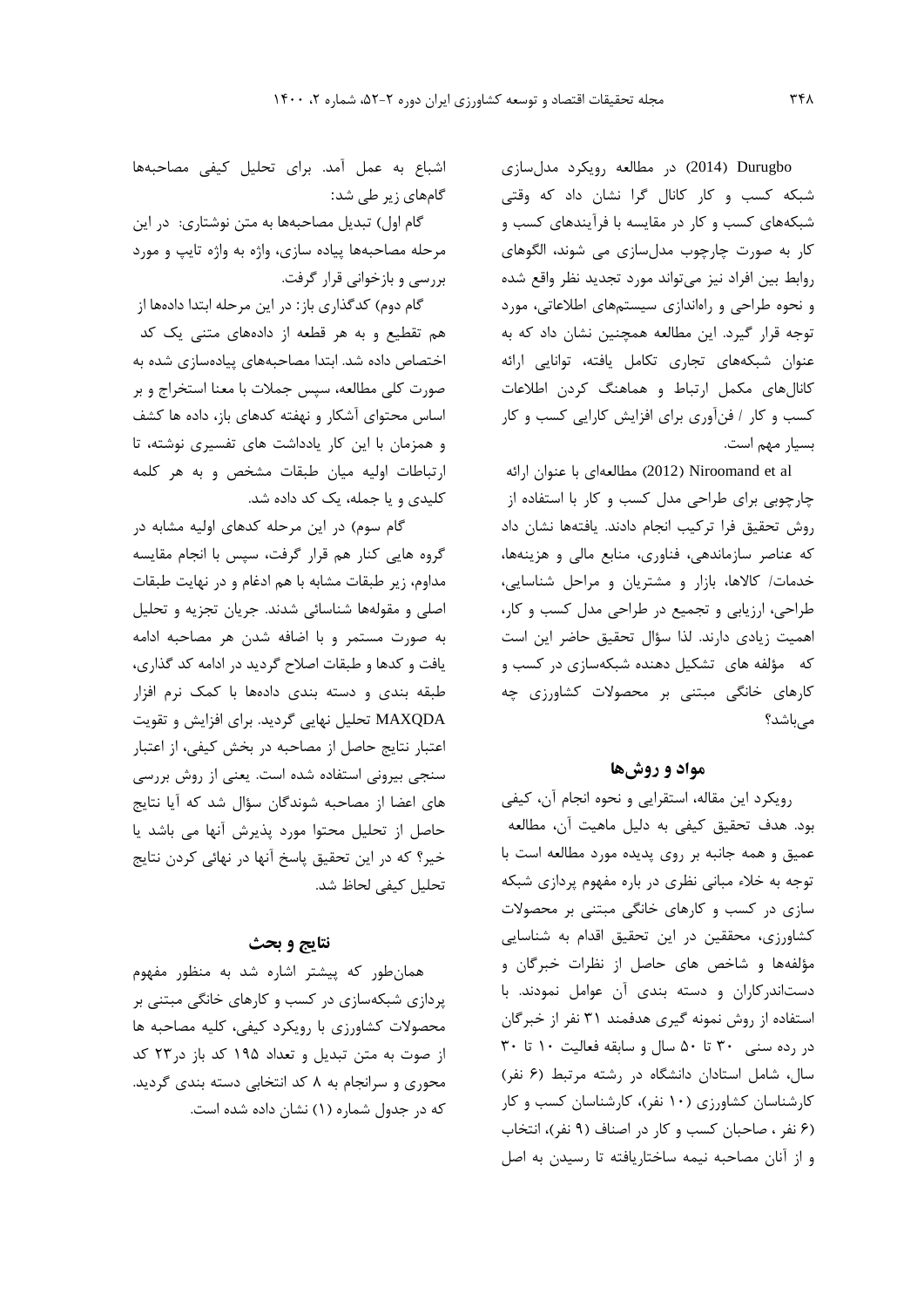| کد انتخابی       | کد محوری        | تعداد کد  | عناوين كد باز                                                       | کد            |
|------------------|-----------------|-----------|---------------------------------------------------------------------|---------------|
| رقيب شناسى       | قيمت گذاري      | ( ۸ کد )  | قیمت تمامشده/ زیر قیمت بازار/ قیمت محصولات مشابه/ رصد مستمر         |               |
|                  |                 |           | قیمت در بازار/ ارزش افزوده/ کشش بازار/ درصدی از قیمت بازار/ رقابت   |               |
| فرأوري محصولات   | كيفيت محصول     | ( ۱۶ کد ) | گواهی بهداشت/ کیفیت مواد اولیه/ طعم/ مزه / بو / رنگ / ارگانیک بودن/ |               |
| سالم             |                 |           | تميز بودن/ بهداشتى بودن/ خالص بودن/ سالم بودن/ توليد محصول با       |               |
|                  |                 |           | ماندگاری بالا/ نظر مشتری/ تکرار خرید/ تولید محصولات سالم/ تولید     |               |
|                  |                 |           | محصولات ارگانیک                                                     |               |
| مشترى گرائى      | نوآوري          | (۸ کد )   | توليد محصولات با هزينه پايين/ فروش توأم عمده خرده فروش/ عرضه        |               |
|                  |                 |           | محصول در قالب صنايع دستى / توليد و عرضه محصول با طعم متفاوت/        |               |
|                  |                 |           | تولید و عرضه محصول بدون رقیب/ تولید و عرضه محصولا خانگی با          |               |
|                  |                 |           | كيفيت/ حفظ كيفيت محصول/ ارتقاى كيفيت                                |               |
| مشترى گرائى      | ضمانت           | ( ۵ کد )  | داشتن مجوز استاندارد/ داشتن مجوز تولید/ پس گرفتن محصولات از         |               |
|                  |                 |           | مشتريان ناراضي/ استرداد قيمت محصولات فروخته شده ضايع/ استمرار       |               |
|                  |                 |           | توليد با كيفيت                                                      |               |
| مشتري گرائي      | خريداران        | ( ۱۳ کد ) | اقوام و بستگان/ كارمندان/ متمولين/ صاحبان كسب و كارهاى آزاد/        | ۵             |
|                  |                 |           | بانوان/ خانم های شاغل/ مصرف کننده خرد/ فروشگاه های زنجیره ای/       |               |
|                  |                 |           | خرده فروش ها/ صنف خشكبار/ صادركنندگان/ دانشجويان/ دانش              |               |
|                  |                 |           | اموزان                                                              |               |
| مشترى گرائي      | حفظ مشترى       | ( ۵ کد )  | تولید و عرضه محصولا خانگی به قیمت مناسب/ برقراری رابطه عاطفی/       | ۶             |
|                  |                 |           | تخفیف به خریداران/ پذیرش محصولات ضایع/ تخفیف در قبال معرفی          |               |
|                  |                 |           | مشترى جديد                                                          |               |
| مشترى گرائى      | جذب مشترى       | ( ۷ کد )  | داشتن مشتريان وفادار/ وحدت در شعار و عمل/ پايين نگه داشتن قيمت/     |               |
|                  |                 |           | عدم افزايش قيمت/ افزايش كيفيت به همراه تبات قيمت/ صداقت/            |               |
|                  |                 |           | اخلاق خوب                                                           |               |
| مجاري تبليغ و    | ارتباط با مشترى | ( ۱۶ کد ) | ايجاد سامانه اينترنتي/ اختصاص خط تلفن ثابت/ ارسال پيامك/ ارسال      |               |
| فروش             |                 |           | ایمیل/ ایجاد کانال در شبکههای اجتماعی/ افزایش تبلیغات/ شرکت در      |               |
|                  |                 |           | نمایشکاه ها/ شرکت در بازار محلی/ شرکت در جشنوارهها/ تبلیغات در      |               |
|                  |                 |           | رسانه/ تبلیغات/ تشدید تبلیغات/ فروش در فروشگاه/ فروش در شبکههای     |               |
|                  |                 |           | اجتماعی/ تبلیغ در شبکههای اجتماعی/ تبلیغ در رسانهها                 |               |
| ارزش های         | دلايل خريد      | ( ۱۱ کد ) | تولید و عرضه محصولات خانگی با کیفیت/ بهداشتی/ ارگانیک/ سالم/        |               |
| پیشنهادی         |                 |           | قیمت مناسب/ تازه/ در دسترس/ ارزان تر از محصول مشابه در بازار/       |               |
|                  |                 |           | دارای تخفیف/ پرداخت با ابزار های الکترونیکی/ تأمین کننده نیاز       |               |
|                  |                 |           | مشتريان                                                             |               |
| فعالیت های کلیدی | عرضه ارزش به    | ( ۳ کد )  | تأمین مکان، تجهیزات فرآوری محصولات خانگی و نیروی انسانی ماهر        | $\lambda$     |
|                  | مشترى           |           | برای عرضه ارزش به مشتری/ خلاقیت فردی در طراحی محصول                 |               |
| مجاري تبليغ و    | روشهاى تبليغات  | ( ۱۲ کد ) | معرفی محصولات خانگی از طریق ایجاد سامانههای اینترنتی/ تبلیغ         | $\rightarrow$ |
| فروش             |                 |           | توسط دوستان و آشنایان/ پخش تراکت/ معرفی چهره به چهره/ تبلیغ در      |               |
|                  |                 |           | شبکههای اجتماعی/ تبلیغات دهان به دهان/ عرضه در غرفه های             |               |
|                  |                 |           | نمایشگاهها/ شرکت در جشنوارهها/ تست کیفیت/ شبکههای اجتماعی/          |               |
|                  |                 |           | سامانههای کسب و کار/ رسانه نوشتاری                                  |               |
| مشتری گرائی      | افزايش شهرت     | ( ۱ کد )  | رقابت با توليدكنندگان محصولات خانگى                                 | ۱۲            |
| فعالیت های کلیدی | جريان درآمدي    | ( ۳ کد )  | تنوع در تولید محصول از یک ماده اولیه/ کسب درآمد از تبلیغات          | ۱۳            |
| مشتري گرائي      | شيوه پرداخت     | ( ۵ کد )  | پرداخت قیمت محصولات به صورت نقد/ با كارتخوان/ از طريق سامانه        | ۱۴            |
|                  |                 |           | های اینترنتی/ از طریق عابر بانک/ به صورت نسیه                       |               |

جدول شماره ۱- کدهای باز ، محوری و انتخابی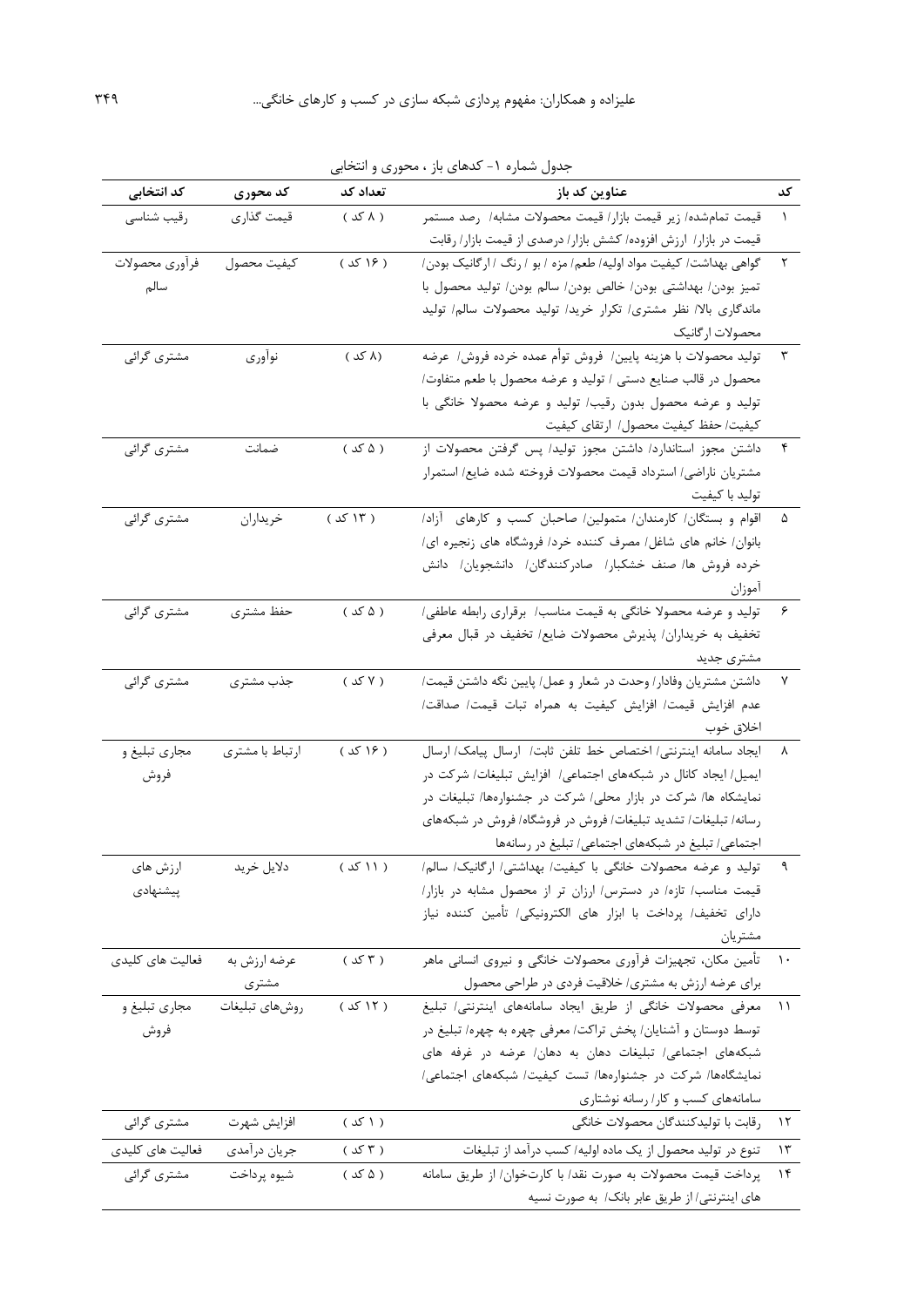| کد انتخابی       | کد محوری      | تعداد کد             | عناوین کد باز                                                        | کد           |
|------------------|---------------|----------------------|----------------------------------------------------------------------|--------------|
| فعالیت های کلیدی | هزينه ها      | ( ۱۵ کد )            | خرید تجهیزات فرآوری محصول/ بیمه تجهیزات/ بیمه نیروی کار ماهر/        | ۱۵           |
|                  |               |                      | تهیه برند/ نیروی کار ماهر به عنوان گران ترین منبع/ هزینه حقوق و      |              |
|                  |               |                      | دستمزد نيروى كار ماهر/ هزينه فرأورى محصول/ هزينه تحويل محصول         |              |
|                  |               |                      | در نشانی مشتریان / خرید مواد اولیه/ هزینه بسته بندی/ هزینه توزیع     |              |
|                  |               |                      | محصول / هزينه بازار يابي/ هزينه مكان عرضه/ هزينه شبكه توزيع/ هزينه   |              |
|                  |               |                      | انرژى فرأورى محصول                                                   |              |
| فعالیت های کلیدی | فعاليت هاى    | ( ۴ کد )             | فروش اينترنتي محصولا خانگي/ صادرات محصولات خانگي/ انتخاب             | ۱۶           |
|                  | كليدى         |                      | نماينده فروش/ بازار يابي                                             |              |
| مشاركت هاى       | منابع كليدى   | ( ۱۲ کد )            | (دانش بازاریابی، دانش تولید، مواد اولیه فرآوری محصول، سرمایه/ اعتبار | ١Y           |
| كليدى            |               |                      | در بازار) نزد شركاي تجاري/ بازار يابان/ سرمايه فرأوري محصولات خانگي  |              |
|                  |               |                      | تأمين شده از سوى اعضاى خانواده/ فرشتگان كسب وكار/ شركا، بانكـها      |              |
|                  |               |                      | و مؤسسات مالی/ مواد اولیه و خام/ نیروی انسانی شرکاء                  |              |
| فرأوري محصولات   | شرايط بازار   | (۶ کد )              | فرآوری و عرضه محصولات خانگی مطابق با نیاز مشتری / با رعایت           | 1 V V        |
| سالم             |               |                      | استاندارد/ درج تاریخ انقضا، گواهی بهداشت، برند و مجوز تولید بر روی   |              |
|                  |               |                      | محصول                                                                |              |
| مشاركت كليدى     | شركاي كليدى   | $( \sqrt{ \cdot } )$ | تأمين كنندگان وام و تسهيلات، سرمايه گذاران، باغداران مركبات، غرفه    | $\eta$       |
|                  |               |                      | داران میدان تره بار، تولیدکنندگان و تأمین کنندگان مواد اولیه فرآوری  |              |
|                  |               |                      | محصولات خانگی، به عنوان شرکای کلیدی/ نیروی انسانی ماهر عضو           |              |
|                  |               |                      | خانواده، در استخدام صاحب کسب و کار و نزد شرکای کلیدی/ برند           |              |
|                  |               |                      | محصولات نزد شركاي تجاري                                              |              |
| حامیان مادی و    | حاميان بيروني | ( ۱۸ کد )            | دولت/ اداره بهزیستی/ کمیته امداد امام خمینی (ره)/ اداره تعاون کار و  |              |
| معنوى            |               |                      | رفاه اجتماعی/ نیروی انتظامی/ اداره ثبت شرکت ها/ اداره فنی و حرفه     |              |
|                  |               |                      | ای/ سازمان بسیج سازندگی سپاه/ اصناف/ شبکه بهداشت/ بیمه تأمین         |              |
|                  |               |                      | اجتماعی/ اداره امور مالیاتی/ اداره بیمه/ فرشتگان کسب و کار/ بانک ها/ |              |
|                  |               |                      | جهاد کشاورزی/ صنعت، معدن و تجارت/ اداره استاندارد                    |              |
| مشتری گرائی      | شيوه حمل      | ( ۶ کد )             | ارسال محصولات خانگی از طریق پست به نشانی مشتریان/ تحویل در           | $\uparrow$ ) |
|                  | محصول         |                      | محل تولید/ تحویل با پیک موتوری/ تحویل با آژانس/ تحویل ازطریق         |              |
|                  |               |                      | واسطه های محلی نَه دلال / ارتقای کیفیت                               |              |
| مشترىگرائي       | شكاىات        | ( ۴ کد )             | رسیدگی به شکایات از طریق سامانه های اینترنتی / خط تلفن ثابت/         | ۲۲           |
|                  |               |                      | موبایل/ و سازمان های نظارتی                                          |              |
| رقيب شناسى       | اطلاعات حياتى | ( ۷ کد )             | ٢٣ أكاهي از كيفيت مواد اوليه/ نحوه حفظ كيفيت مواد اوليه/ أكاهي از    |              |
|                  |               |                      | قیمت، کیفیت و محصولات خانگی رقبا در بازار و آگاهی از نیاز مشتریان/   |              |
|                  |               |                      | رقابت با توليد كنندگان محصولات خانگى                                 |              |
|                  | ۲۳            |                      | مجموع كُدها                                                          |              |
| ٨                |               | ۱۹۵                  |                                                                      |              |
|                  |               |                      | منبع: يافته هاي تحقيق                                                |              |

بر اساس جدول شماره (۱) کدهای باز شناسائی به قرابت معنائی در ۲۳ کد محوری و ۸ کد انتخابی شده حاصل از مصاحبه ، 195 کد می باشد که با توجه دسته بندي گرديد.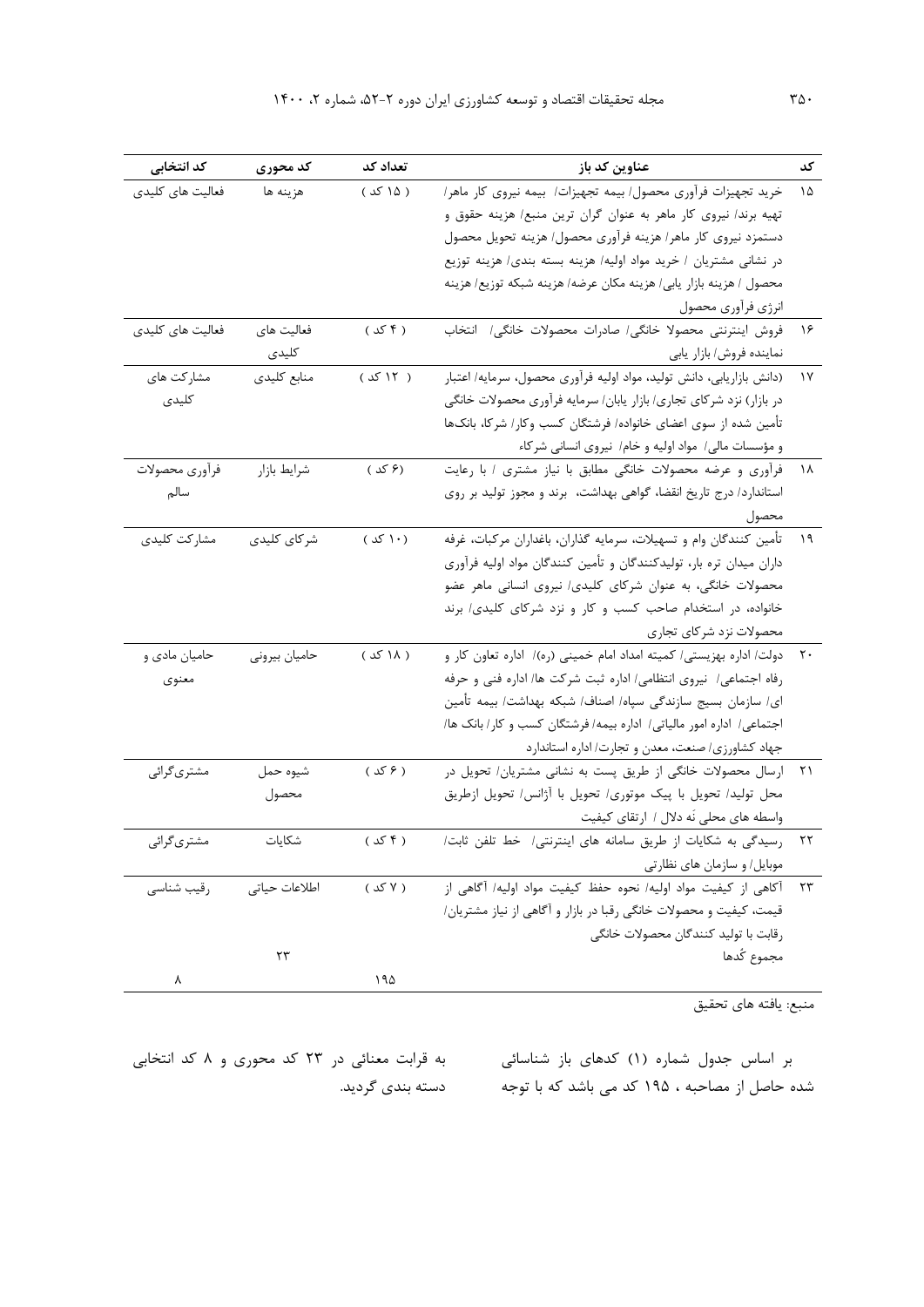| درصد بر اساس فراوانی کدهای محوری                      | فراواني              | عوامل              |
|-------------------------------------------------------|----------------------|--------------------|
| 9/77                                                  | ١٨                   | حاميان بيروني      |
| $\lambda/\Upsilon$                                    | ۱۶                   | كيفيت محصول        |
| $\lambda/\Upsilon$ )                                  | ۱۶                   | ارتباط با مشترى    |
| $Y/\mathcal{F}$ 9                                     | ۱۵                   | هزينه ها           |
| $\mathcal{S}/\mathcal{S}$ Y                           | $\gamma$             | خريداران           |
| $9/10$                                                | $\gamma$             | روش هاى تبليغات    |
| 9/10                                                  | $\gamma$             | منابع كليدى        |
| $\Delta/\mathcal{F}$                                  | $\setminus$          | دلايل خريد         |
| $\Delta/\Upsilon$                                     | $\backslash$ .       | شركاي كليدي        |
| $f/\rightarrow$                                       | γ                    | قيمت گذاري         |
| $f/\cdot$                                             | γ                    | نوأورى             |
| $\Gamma/\Delta$ 9                                     | γ                    | جذب مشترى          |
| $T/\Delta$ 9                                          | γ                    | اطلاعات حياتى      |
| $\mathbf{r}/\cdot\mathbf{v}$                          | ۶                    | شرايط بازار        |
| $\mathbf{Y}/\boldsymbol{\cdot}$ $\boldsymbol{\wedge}$ | ۶                    | شيوه حمل محصول     |
| $Y/\Delta P$                                          | ۵                    | ضمانت              |
| $Y/\Delta P$                                          | ۵                    | حفظ مشترى          |
| $Y/\Delta P$                                          | $\Delta$             | شيوه پرداخت        |
| $\mathbf{Y}/\boldsymbol{\cdot} \Delta$                | ۴                    | فعالیت های کلیدی   |
| $Y/\cdot \Delta$                                      | $\pmb{\mathsf{f}}$   | شكايات             |
| $1/\Delta f$                                          | ٣                    | عرضه ارزش به مشتري |
| $1/\Delta f$                                          | $\mathbf{\breve{r}}$ | جريان درأمدي       |
| $\cdot/\Delta$                                        | $\mathcal{L}$ .      | افزايش شهرت        |

جدول شماره -2 مقايسه میزان ارجاع به کدهاي محوري

منبع: يافته هاي تحقیق

در جدول شماره )2( فراوانی و درصد فراوانی هر يک از کد هاي محوري نشان داده شده که مؤلفه حامیان بیرونی با 18 کد، 9/23 درصد و مؤلفه افزايش شهرت با

3 کد 0/51، درصد است که نشان دهنده اهمیت هر يک از کد هاي محوري است .

جدول شماره 3= مقايسه میزان ارجاع به کدهاي انتخابی

| درصد بر اساس فراوانی کدهای انتخابی | فراواني | عوامل               |  |  |
|------------------------------------|---------|---------------------|--|--|
| T9/17                              |         | مشتری گرائی         |  |  |
| $1 \text{Y/T} 9$                   |         | فعالیت های کلیدی    |  |  |
| $\lambda/\Upsilon$ .               |         | رقيب شناسى          |  |  |
| $\lambda/\Upsilon$                 |         | فرأورى محصولات سالم |  |  |
| $\lambda/\Upsilon$                 |         | مجاري تبليغ و فروش  |  |  |
| $\lambda/\Upsilon$                 |         | مشاركت كليدى        |  |  |
| $F/T\Delta$                        |         | ارزش های پیشنهادی   |  |  |
| 470                                |         | حامیان مادی و معنوی |  |  |
| ۱۰۰                                | ٢٣      | مجموع               |  |  |

منبع: يافته هاي تحقیق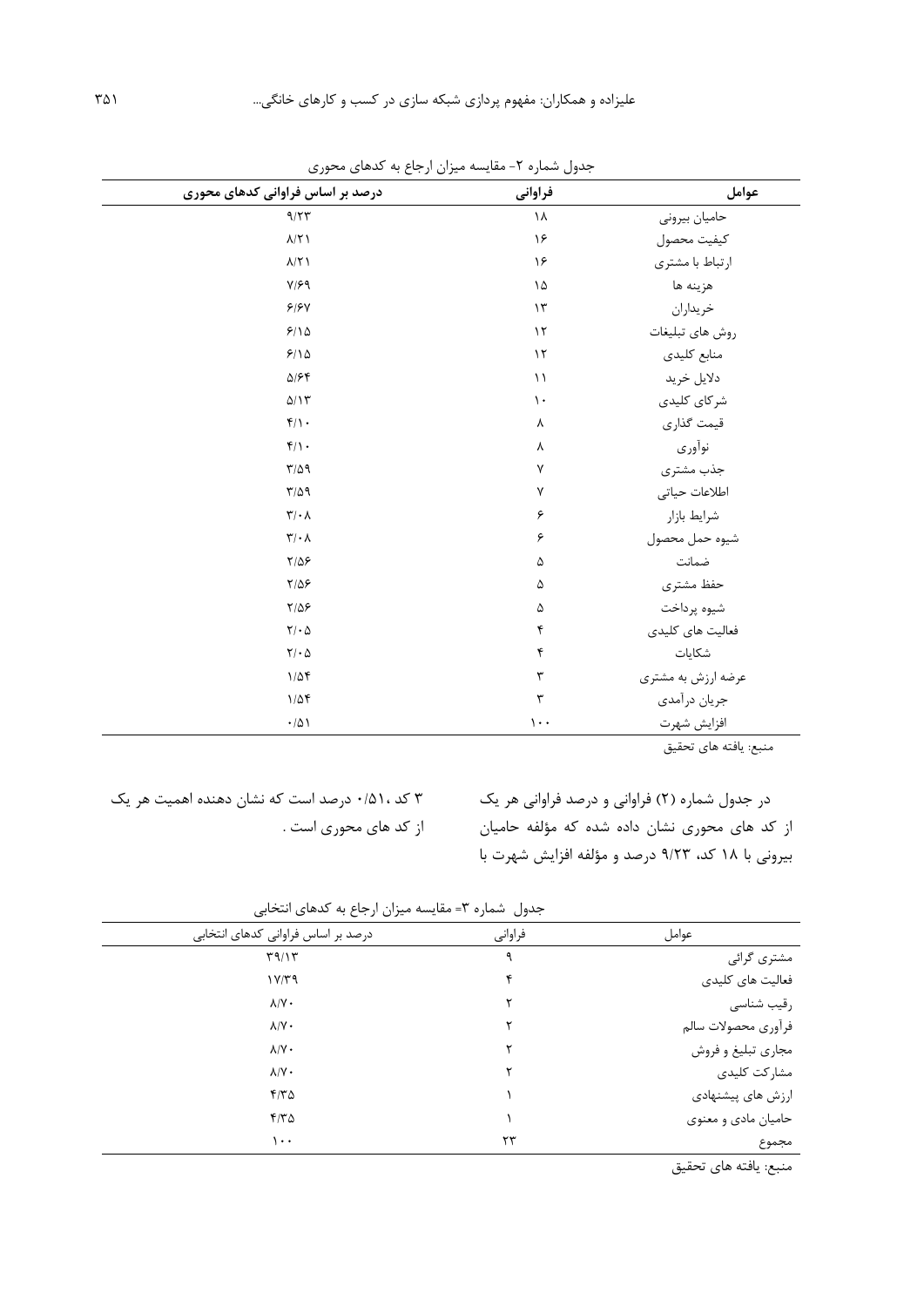در جدول فوق فراوانی و درصد فراوانی هر يک از مؤلفه هاي کد انتخابی نشان داده شده است که مشتري گرائی با 39/13 درصد داراي بیشترين سهم و ارزش هاي پیشنهادي و حامیان مادي و معنوي با 4/35 درصد داراي کمترين سهم در مفهوم پردازي شبکه سازي مبتنی در کسب و کارهاي خانگی هستند.

يافته هاي اين تحقیق نشان می دهد که مشتري گرائی از مهم ترين مؤلفه هاي شبکه سازي کسب و کارهاي خانگی با شاخص هاي تولید و عرضه محصوالت خانگی به قیمت مناسب و تأمین نیاز مشتريان محصوالت خانگی از طريق رسانه ها و شبکه هاي اجتماعی تعريف می گردد، از طرفی رقیب شناسی شامل آگاهی از کیفیت مواد اولیه، قیمت و کیفیت محصوالت خانگی رقبا در بازار، آگاهی از نیاز مشتريان، و تأسیس کانال رسیدگی به شکايات مشتريان به صورت بر خط می باشد. فعالیت هاي کلیدي نیز به عنوان سومین مؤلفه متشکل از عواملی از قبیل خريد مواد اولیه و تجهیزات فرآوري محصوالت خانگی، تأمین نیروي انسانی ماهر براي طراحی و تولید محصوالت خانگی با کیفیت، فروش محصوالت از طريق معرفی چهره به چهره و استفاده از سامانه هاي اينترنتی و پرداخت اينترنتی است. فرآوري محصوالت سالم، با شاخص هاي تأمین سرمايه فرآوري محصوالت خانگی از طريق اعضاي خانواده، گواهی سالمت بهداشت، فرآوري محصوالت خانگی با رعايت استاندارد براي تطبیق با شرايط بازار می باشد. همچنین مجاري تبلیغ و فروش، با ايجاد کانال ارتباط با مشتريان در شبکه هاي اجتماعی، تبلیغ و فروش محصوالت خانگی از همان طريق امکان پذير می باشد. سه مؤلفه آخر در شبکه سازي کسب و کارها بر اساس جدول)3( شامل مشارکت کلیدي يعنی استفاده از دانش بازاريابی و تولید شرکاي تجاري، بهره گیري از سرمايه گذاران در فرآوري محصوالت خانگی، استفاده از نیروي انسانی ماهر شرکاي تجاري جهت فرآوري محصوالت خانگی؛ ارزش هاي پیشنهادي به معناي پس گرفتن محصوالت خانگی از مشتريان ناراضی و استرداد قیمت آن، استفاده از برند شرکا براي فروش محصوالت خانگی؛ و در آخر حامیان مادي و معنوي با شاخص هاي خريد و بیمه تجهیزات فرآوري محصوالت

خانگی با حمايت فرشتگان کسب و کار، جلب حمايت سازمان صنعت معدن و تجارت میباشد. **نتيجهگيري و پيشنهادها**

در اين تحقیق بر مبناي هدف، 195 کد باز از تحلیل محتواي مصاحبه ها استخراج و در قالب 23 کد محوري دسته بندي گرديد. با استفاده از نرم افزار MAXQDA، مفهوم پردازي شبکهسازي کسب و کار خانگی مبتنی بر فرآوري محصوالت کشاورزي انجام شد، نتايج تحقیق در 8 کد انتخابی از بیشترين میزان فراوانی تا کمترين آن به ترتیب شامل مشتري گرائی، فعالیت هاي کلیدي، رقیبشناسی، فرآوري محصوالت سالم، مجاري تبلیغ و فروش، مشارکت کلیدي، ارزش هاي پیشنهادي و حامیان مادي و معنوي مفهوم پردازي شد. علیرغم اينکه Wu & Ang (2020) , Alipour et al . زير تحقیقات (2019) , Jalali & Parchami (2019) , Cabrera et al . (2016) , Kiakojoori (2016) , Duragbo (2014) , . (2012). al et Niroomand با موضوع شبکهسازي صورت گرفته، به جز نتايج تحقیق , (2016) . Kiakojoori شامل فعالیتهاي کلیدي، شرکاي کلیدي، کانال ارتباطی با مشتريان و ارزش هاي پیشنهادي، با تحقیق حاضر همسو بوده، به عالوه در تحقیق (2012) al et Niroomand ، نیز می توان همسوئی مؤلفه هاي محصول و مشتريان را مشاهده کرد. لیکن نتايج ساير تحقیقات هیچگونه همسوئی با نتايج تحقیق حاضر ندارد. بنابر اين می توان نتیجه گرفت که در شبکه سازي کسب و کارهاي خانگی مبتنی بر محصوالت کشاورزي، مهم ترين مؤلفه مشتري گرائی است. مشتري گرائی از اصول اولیه هر کسب و کاري است. کسب و کارهاي خانگی در نگرش مشتري گرايی، براي نیل به اهداف، بايستی به تأمین نیازها و رضايت مشتريان به نحوي مطلوب تر و مؤثرتر از رقبا اقدام کنند. به عالوه منافع مشتريان را در اولويت منافع ساير ذي نفعان قرار دهند، تا کسب و کار، در بلند مدت سود آور شود و مناقع ساير ذي نفعان تأمین گردد. به منظور عدم بروز مشکالت و راحتی مشتري، اعضاي خانه بايد با قواعد و مقررات مشتريگرائی آگاه شده و نیازهاي مشتريان را در راستاي مجموعه اي از ارزشها و باورها تأمین نمايند تا موجب تقويت تمرکز و توجه به مشتري شوند. از اين رو، به منظور استفاده حداکثري از شبکه سازي کسب و کار به صاحبان کسب و کارهاي خانگی پیشنهاد می گردد: